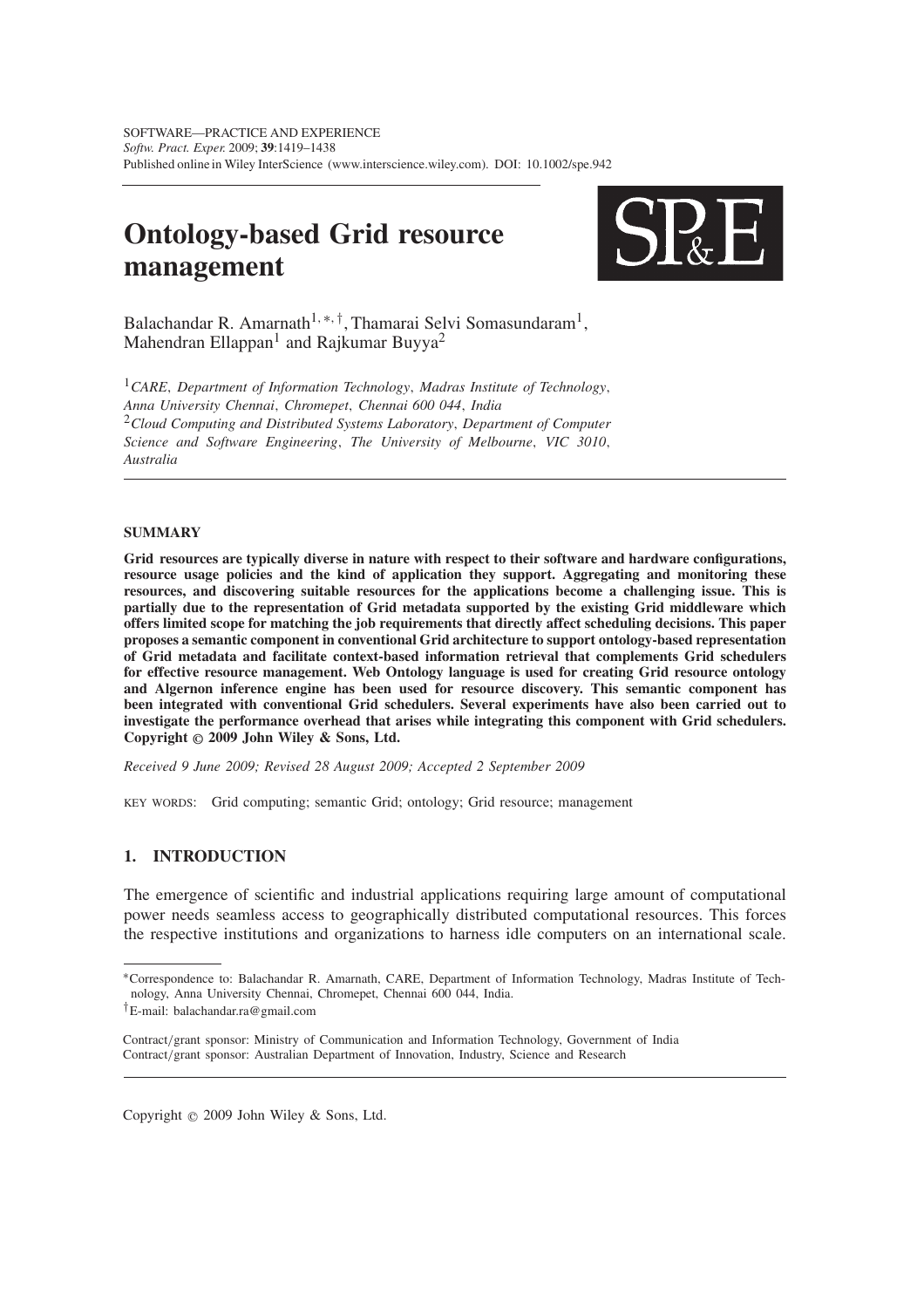## 1420 B. R. AMARNATH *ET AL.*

ISP.F

However, there was no technology to support flexible and controlled sharing of various types of resources that are needed to solve computationally intensive applications. To address this issue, an extended distributed computing technology, termed as 'Grid', was proposed which facilitates the aggregation of distributed computational resources that spans beyond organizational boundaries, and their coordinated utilization to meet the requirements of advanced science and engineering applications [1–3]. Consequently, Grid middleware has been proposed, that performs basic authentication and authorization of the participants of the Grid and governs execution of job and monitors the dynamic state of the participating resources. However, due to the diverse nature of participating Grid resources, Grid middlewares are limited in functionality with respect to coordinating and managing the resources for application execution. Further, Grid applications often require computational resources with different software and hardware configurations. Hence, discovering suitable resources that match the application requirements are really a difficult task. In such an environment, the role of Grid schedulers is very important as they often need to manage various resources information and their status during application scheduling. For instance, as soon as a job arrives in the job queue, the Grid scheduler aggregates Grid resource information and performs matchmaking to find out suitable Grid resource information. A sophisticated Grid scheduling mechanism also considers resource usage policies before scheduling application to the resources, and establishes service level agreement to ensure the proper delivery of the requested Quality of Service (QoS) parameters. However, the representation of these metadata supports the keyword-based discovery of resources that often miss relatively capable resources. For instance, an application requests Linux Operating System for execution. If this resource is not available, conventional Grid schedulers put the application in pending state due to non-availability of suitable resource. However, in most cases, this application can also be executed in resource that has Fedora or other Unix-based Operating Systems. Unfortunately, currently existing Grid schedulers do not possess the capability to infer the relationship between the two operating systems. This is due to the fact that the underlying Grid middleware such as Globus [4], gLite [5] and Unicore [6] defines and implements mechanisms for resource discovery and monitoring, which supports traditional service matching based on symmetric, attribute-based matching and does not support semantic descriptions of Grid resources.

Meanwhile, semantic web technology offers greater support in describing a particular domain that makes it possible to infer semantic relationship between two entities. Exploiting such technologies in Grid resource management provides greater flexibility in making scheduling decisions such as resource discovery for application execution, policy negotiation and establishing Service Level Agreements (SLA) between the users and Grid resource providers. This initiative has led to the emergence of Semantic Grid technology. The Semantic Grid is an extension of the current Grid in which information and services are given well-defined meaning through machine understandable descriptions which helps in making intelligent scheduling decisions with a high degree of automation in computational Grid infrastructure [7]. Metadata in Grid includes available Grid resource information, job execution status and information related to resource usage policies. Representing such information with the help of semantic web technologies would support context-based information retrieval that can complement Grid schedulers while making scheduling decisions such as resource allocation and policy management. The objective of semantic Grid's approach is to make information 'understandable' by computers. Information must therefore be described in such a way that computers can interpret it and derive its meaning. The concept of ontology helps to describe the information by expressing the relationship between them. The semantic representation of information is exploited while retrieving information using an ontology reasoning language. Hence,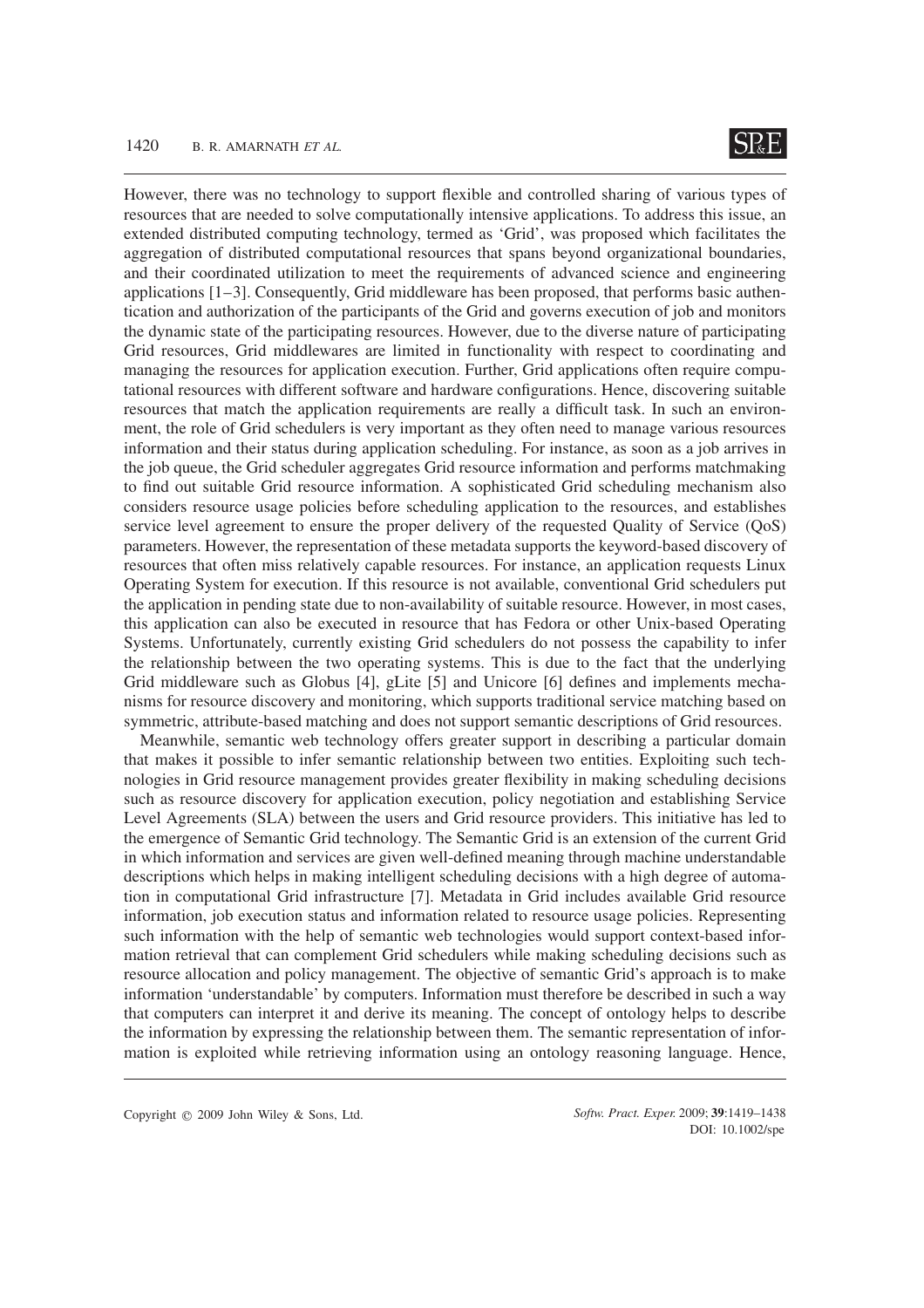# $\overline{\text{SPE}}$

these technologies enable computers to work more intelligently with the information in assisting humans in classifying, filtering and discovering information. Integrating such semantic component in Grid architecture requires clear understanding of the Grid middleware and the mechanism it uses for resource aggregation across the Grid infrastructure, and the type of information that the Grid scheduler requires during resource management.

In this paper, a four-layered conceptual Grid architecture is proposed with knowledge layer incorporated in the high-level middleware layer. The semantic component implemented in the knowledge layer supports ontological representation of Grid metadata. It also implements information retrieval component that matches user's application requirements against the available Grid resources represented in ontological form and takes appropriate scheduling decisions. The requirements are matched against the capability of existing Grid resources based on the semantic relationship between them. It uses web ontology language (OWL) [8] for representing ontology of Grid resources through protégé ontology editor. A rule-based inference engine called Algernon  $[9]$  is used for information retrieval from the ontology knowledge base. This component has been tested with Grid scheduler such as Gridbus Broker and Moab [10]. Several experiments have been carried out to analyze the performance of the semantic component with respect to information retrieval, performance of Algernon inference engine against its counterparts, and overhead arises in ontology-based matchmaking mechanisms against database and the one implemented in the popular 'Gridway' metascheduler [11]. The contributions of this paper are summarized below:

- Ontology description module that dynamically aggregates Grid resource information from the underlying Grid resources describes them onto the ontology template and thus creating Grid resources knowledge base.
- Ontology-based resource discovery module that matches the requirements of applications against the available Grid resources based on the 'context' of the request instead of keywordbased discovery mechanism. Further, an approach is proposed that stores new keywords present in the request in the database that allows the discovery module to learn them.
- Integration of the semantic component with Grid schedulers such as Gridbus broker, and Moab metascheduler used in Garuda, a national Grid computing initiative of India, and
- Comparative study of effective information retrieval using several inference engines.
- The overhead involved in implementing semantic component in Grid infrastructure is compared against other standard approaches.

The remainder of the paper is organized as follows: Section 2 highlights few important research works related to our proposal. Section 3 describes background concepts such as ontology, semantic web and other related technologies exploited in our work. Section 4 presents the proposed architecture and their high-level description. The creation of ontology and knowledge base has been explained in Section 5. The integration of the proposed semantic component with Gridbus broker and with Garuda infrastructure is explained in Section 6. Section 7 discusses the experiments carried out to analyze the overhead and performance issues arising due to this semantic component. Section 8 concludes the paper by highlighting the features and further scope of the proposed work.

## **2. RELATED WORK**

Several researches have been carried out in this field and here we discuss in brief some of the works closely related to our work.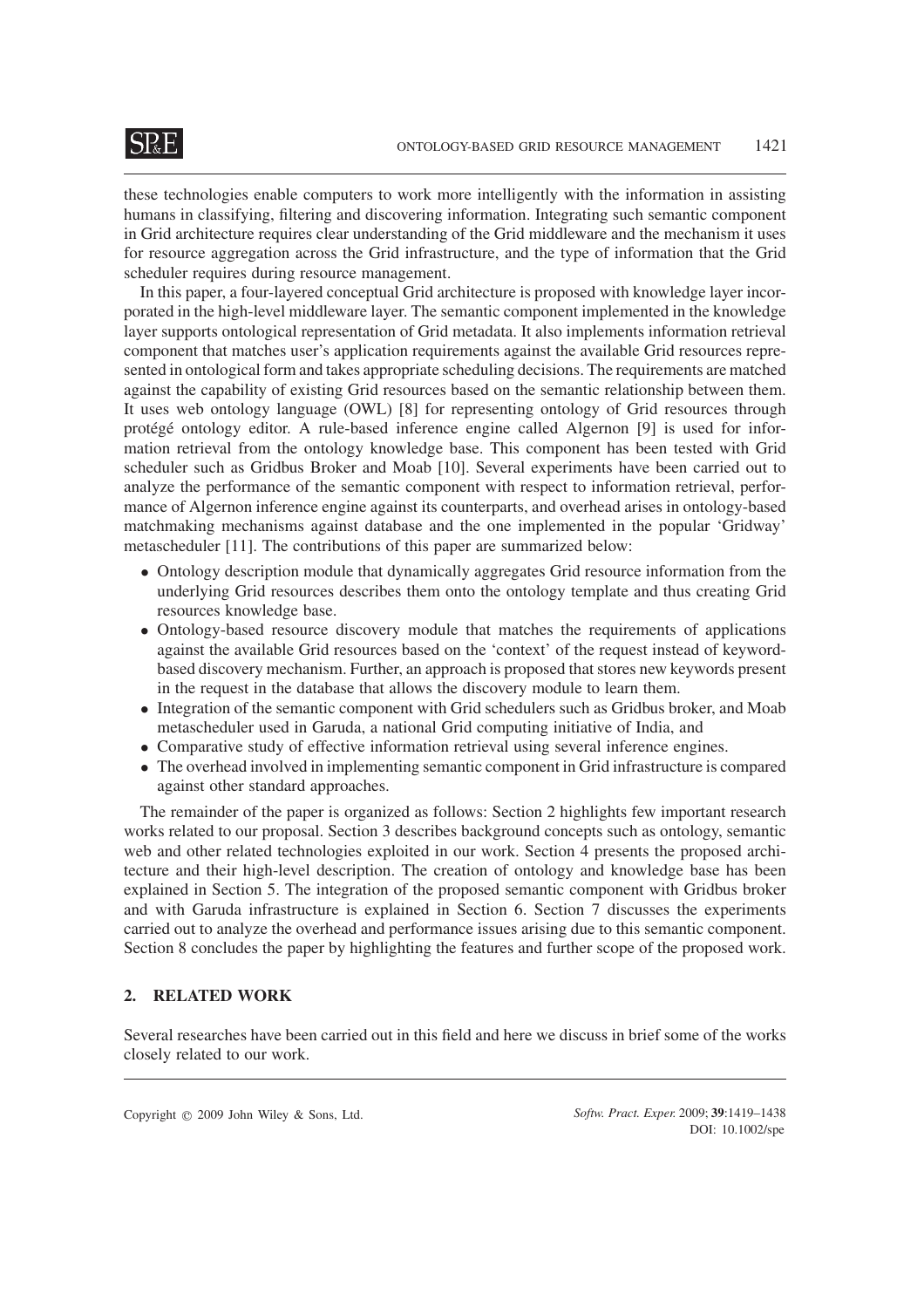#### **2.1. Matchmaking system in grid**

Gridway [11] is a Grid metascheduler built over Globus middleware. It supports job scheduling across Globus-based Grid resources, aggregates resource information and performs keyword-based matchmaking to discover suitable resources that match application requirements.

The Monitoring and Discovery System (MDS) implemented in Globus middleware [12] is designed to provide a standard interface for publishing and discovering Grid resources status and configuration information in GLUE schema as well as its own schema called MDS schema. The representation of the information aggregated by MDS is used by Grid schedulers and it supports keyword-based matchmaking of resource requirements against the available resources.

Condor [13] is a cluster manager that supports job submission across several clusters. The Workload Management System (WMS) implemented in gLite middleware uses condor for matchmaking user's application requirements against the available resources in the Grid. Condor specifies a standard for describing jobs, workstations and other resources. However, with this representation, it is not possible to understand the semantic relationship between the available resource information and the requested ones.

Gridbus broker [14] is a resource broker designed to support scheduling of both computational and data Grid applications. However, the resource discovery module implemented in the Gridbus broker does not support semantic description and discovery of Grid resources, and it uses the Globus Grid Index Information Services (GIIS) [15] or Grid Market Directory (GMD) [16] to gather Grid resource information.

In all the above middlewares and metaschedulers, the matchmaking is carried out based on the keywords present in the request. The work presented in this paper can bypass the conventional matchmaking system and performs semantic-based resource discovery. It can also be easily integrated with Grid metaschedulers and we describe two such integrations in the following sections.

#### **2.2. Semantic grid projects**

A reference architecture that extends OGSA to support the explicit handling of semantics is proposed in [17]. It defines the associated knowledge services to support a spectrum of service capabilities, and a model, the capabilities and the mechanisms for the semantic Grid. It extends the capabilities of Grid middleware to include semantic provisioning services and semantically aware Grid services. An extensive survey on semantic web and semantic Grid technologies is presented in [18]. It explores the potential and predicted impact of emerging technologies on collaborative industrial design, and outlines a reference architecture that can be implemented to meet the specific requirements of industrial business.

The U.K. myGrid [19] project uses ontologies to describe and select web-based services used in the Life Sciences; the U.K. Geodise project uses ontologies to guide aeronautical engineers to select and conFigure Matlab scripts [20]. Mirza Pahlevi Said and Isao Kojima in [21] proposed Semantic Monitoring and Discovery System (S-MDS) built on the top of WS-Resource Framework. Here, they extended MDS4 of Globus middleware to support RDF/OWL descriptions and accept query from the SPARQL inference engine. The authors provided an extension to S-MDS in [22] by incorporating the rule-based approach in conjunction with inference capability. However, the S-MDS approach is tightly coupled with the underlying Globus middleware, and the authors did not provide information about support for other middlewares.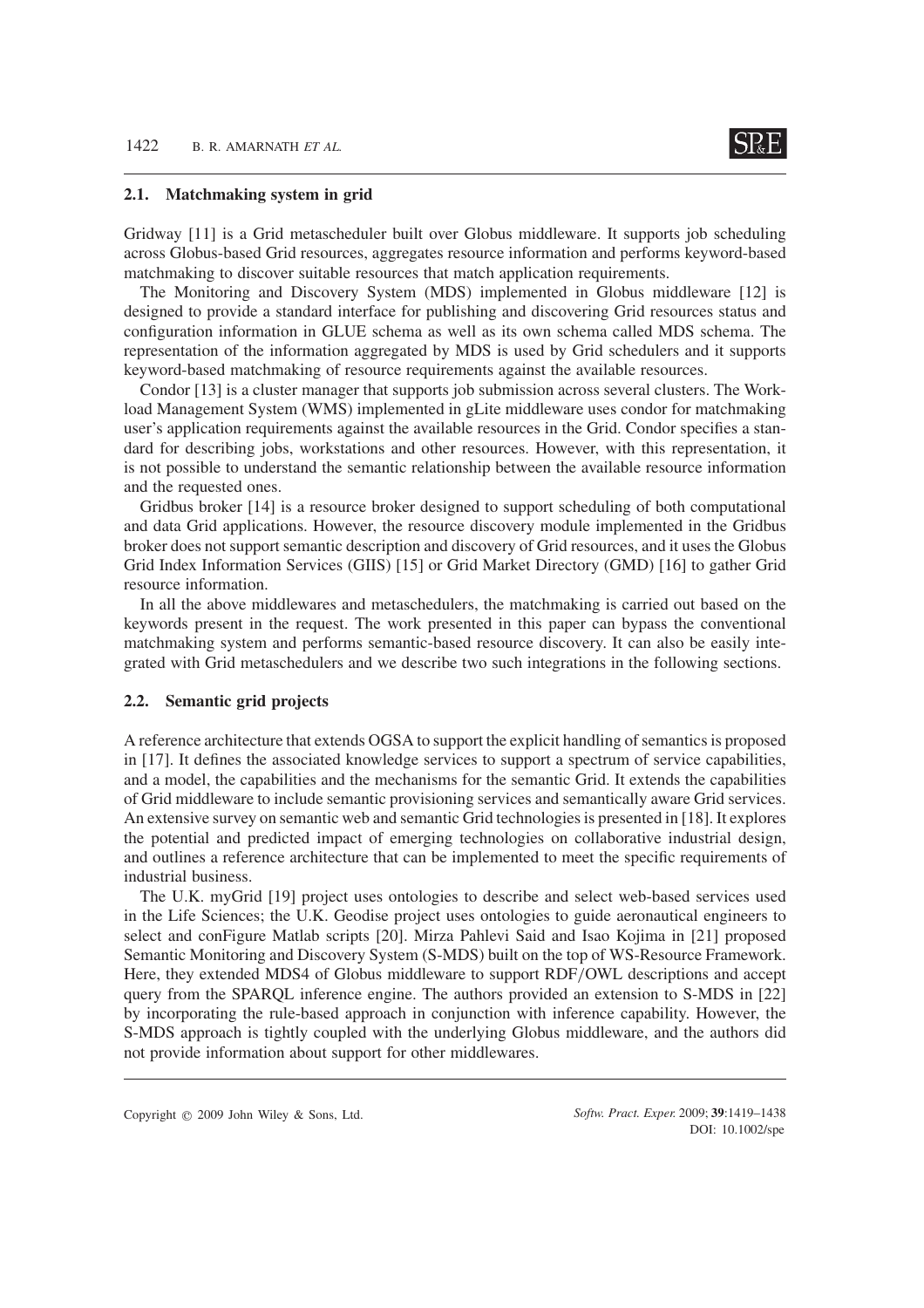## $|S_{\mathbb{R}}E|$

An ontology-based Matchmaker Service proposed in [23] supports dynamic resource discovery and resource descriptions. However, the request is expressed using request ontology and hence there is a need to compile the user request as ontology descriptions. Pernas *et al.* in [24] use ontology for describing Grid resources thereby enabling semantic discovery. They define the conceptclassification tree to create resource ontology which uses protégé axioms to discover resources semantically. Similarly, the literature [25] exploits semantic web technology for resource matching in the Grid. This literature also utilizes background ontology and matchmaking rules to perform matchmaking of the resources. Zhang *et al.* in [26] proposed a semantic Grid infrastructure for e-government applications. They argue the necessity of such infrastructure for the management of e-government resources in the form of services across virtual government agencies. We differ from this work with respect to the domain considered. Yin *et al.* in [27] presented an agent-based semantic Grid for collaboration across virtual enterprises by forming a super peer network over the semantic Grid. Michael Hartung *et al.* in [28] provided a platform and a metamodel that allows the user to create and edit Grid related metadata present across the Grid infrastructure. They have also implemented this platform in German D-Grid. However, our focus is to devise a semantic system to complement Grid scheduling decisions and hence must be adaptable to integrate with Grid schedulers. Further, it requires a different approach to represent and manage distributed computational Grid resources.

Although in these works, several approaches have been proposed for semantic-based Grid resource management, an extensive analysis in devising a mechanism for resource representation, selection of reasoning engine and integration of such component with Grid scheduler is still missing.

The semantic component proposed in our earlier work [29] supports context-based Grid resource discovery and is incorporated with Gridbus Broker. In this paper, we propose a generic architecture that supports ontology-based representation and discovery of computational Grid resources. The semantic component has been integrated with the existing Grid schedulers. Further, the performance of the component has been improved by coupling the technique of updating the new *keywords* used for request in the database. The selection of Algernon inference engine has been justified by comparing the performances with other popular inference engines. In addition, the performance of this semantic component against other conventional approaches has also been discussed.

#### **3. FUNDAMENTALS OF SEMANTIC GRID**

The emergence of Semantic Web concepts offers sophisticated tools and mechanism to describe a particular domain of interest, and querying and rule-based languages for information retrieval. They provide a new dimension for describing web content for efficient information retrieval and solve interoperability issues in collaborative computing. Semantic web, proposed by Berners Lee *et al.* in [30], is a collection of information described in a hierarchical manner so that they are easily understandable by computers thereby bringing human and computer, a step closer. Such explicit specification of conceptualization is called Ontology. Ontologies facilitate the interchange and integration of heterogeneous information. They are used to capture knowledge about some domain of interest. Ontology describes the concepts in the domain and also the relationships that hold between those concepts a.k.a. classes. It also allows to model the real-time entities of a domain as *instances* of classes. The ontology together with instances forms *knowledge base* of that domain. Semantic web uses Resource Description Framework (RDF) [31] over XML-based representation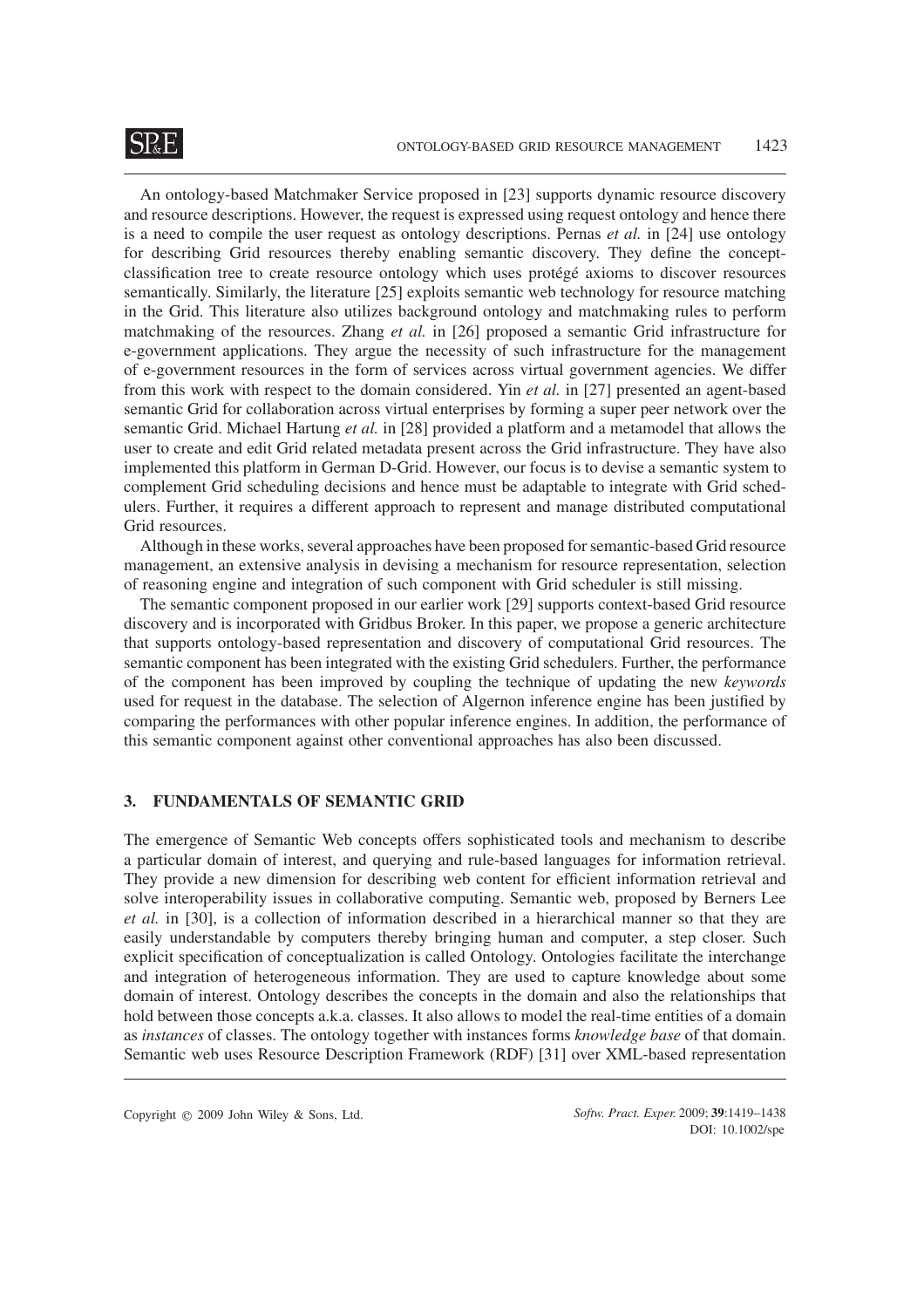## 1424 B. R. AMARNATH *ET AL.*

of data as a standard data interchange format to create ontologies. Unlike traditional XML, RDF schemas allows to provide a semantic relationship between the two concepts such as 'Cluster is a *type of* computingResource' where 'Cluster' and 'computingResource' are referred to as 'classes' and '*a type of*' is referred to as '*property*'. With the wide adoption of RDF by the semantic web communities, RDF continued to grow. The most recent development in standard ontology language is Web Ontology Language (OWL) from the World Wide Web Consortium. OWL is developed as a vocabulary extension to RDF and is capable of representing several relationships such as disjoint and cardinality. *Classes* and *Properties* described using ontology languages are identified as URIs, and can be easily accessible through internet which enables flexible sharing and reusing them.

To facilitate the creation of ontologies, several editors were developed. Protégé  $[32]$  is one such editor that supports the creation of ontology using OWL language and is widely used for developing ontology-based applications. An ontology description of a particular domain supports *semantic*or *context-*based information retrieval especially in Artificial Intelligence (AI) applications where semantic relationships between concepts are established using description logic. There are inference engines such as Algernon that provides versatile DL-based querying mechanism for knowledge retrieval from ontology knowledge base. Further, using rule languages like SWRL [33], allows even more sophisticated information retrieval mechanisms. Such developments in semantic web technologies tempted Grid researchers to integrate them with Grid environment to address, especially, Grid resource and data management. This initiative has led to the notion of 'Semantic Grid' that suggests *machine processable descriptions of particular domain to maximize the potential for sharing and reuse, and thus better enabling computers and people to work in cooperation* [34]. In computational Grid environment, users and software agents should be able to discover, invoke, compose and monitor Grid nodes offering the required services and possessing particular properties. Describing these resources and services using the concepts of semantic web technology supports understanding the meaning of the request. This would help the Grid scheduler to identify computational resources that are not exactly matching with the application requirements but can still execute the application. For instance, an application has been compiled for Linux operating system and submits a request to the Grid scheduler for such resources in the Grid. If such resources are not available, the Grid scheduler can suggest resources with Fedora operating system for executing this application. This is for the simplest case of scheduling decision. In real environments, there would be a large amount of metadata that need to be processed for making versatile scheduling decisions. In such situation, the conventional description of metadata supported by current middleware components offers limited flexibility with regard to knowledge retrieval. For instance, a Globus 2.4 middleware-based Grid aggregates Grid resource information and stores in volatile *LDAP* server. The description of resource is found to be an 'object' and corresponding attribute. In the advanced versions of Globus such as Globus 4.x, information is stored as XML documents. High-level services such as Resource management services and Resource brokering services use such conventional description of resources and make appropriate scheduling decisions such as resource discovery, verifying resource usage policies and application scheduling to selected resources. They compare the characteristics requested by the applications with the available resource configuration based on the keyword present in the request. Hence, such discovery offers limited flexibility and restricted amount of information retrieval. However, if the Grid metadata are described using the concepts of ontology, the Grid scheduler can employ semantic-based information retrieval mechanism using the appropriate inference engine. In this paper, the scope has been limited to semantic-based resource discovery which allows us to provide more details on the implementation and experimental results.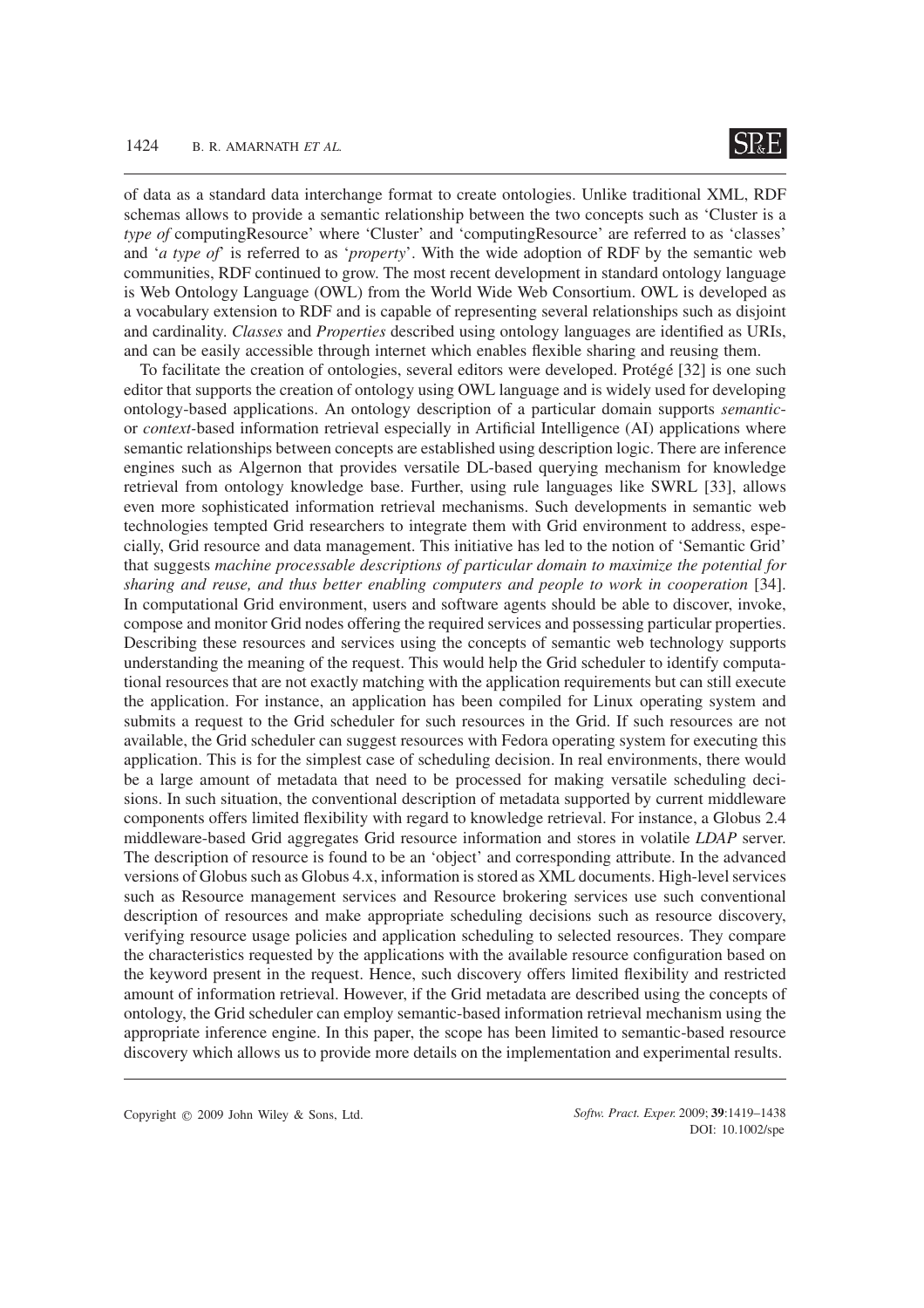## **4. ARCHITECTURE**

The semantic Grid architecture interacts with the underlying Grid resources and creates its ontology representation to support semantic-based information retrieval. Further, it should not impose any special requirements to be fulfilled by the participating Grid resources. In addition, semantic component must be able to incorporate with different Grid middlewares. To meet the above requirements, the implementation of semantic component is not tightly coupled with the underlying Grid middleware. It uses the standard way of interacting with the Grid middleware and automatically creates ontology description of Grid resources.

A four-layered semantic Grid architecture is modeled with the knowledge layer sitting at the top of the Grid scheduler in the high-level Grid middleware layer as shown in Figure 1.

*Fabric layer*: The Grid Fabric layer provides the resources to which shared access is mediated by Grid protocols. The resources may be computational resources, storage systems, catalogues, network resources and sensors or may be a logical entity, such as a distributed file system, computer cluster or distributed computer pool.



Figure 1. Semantic grid architecture.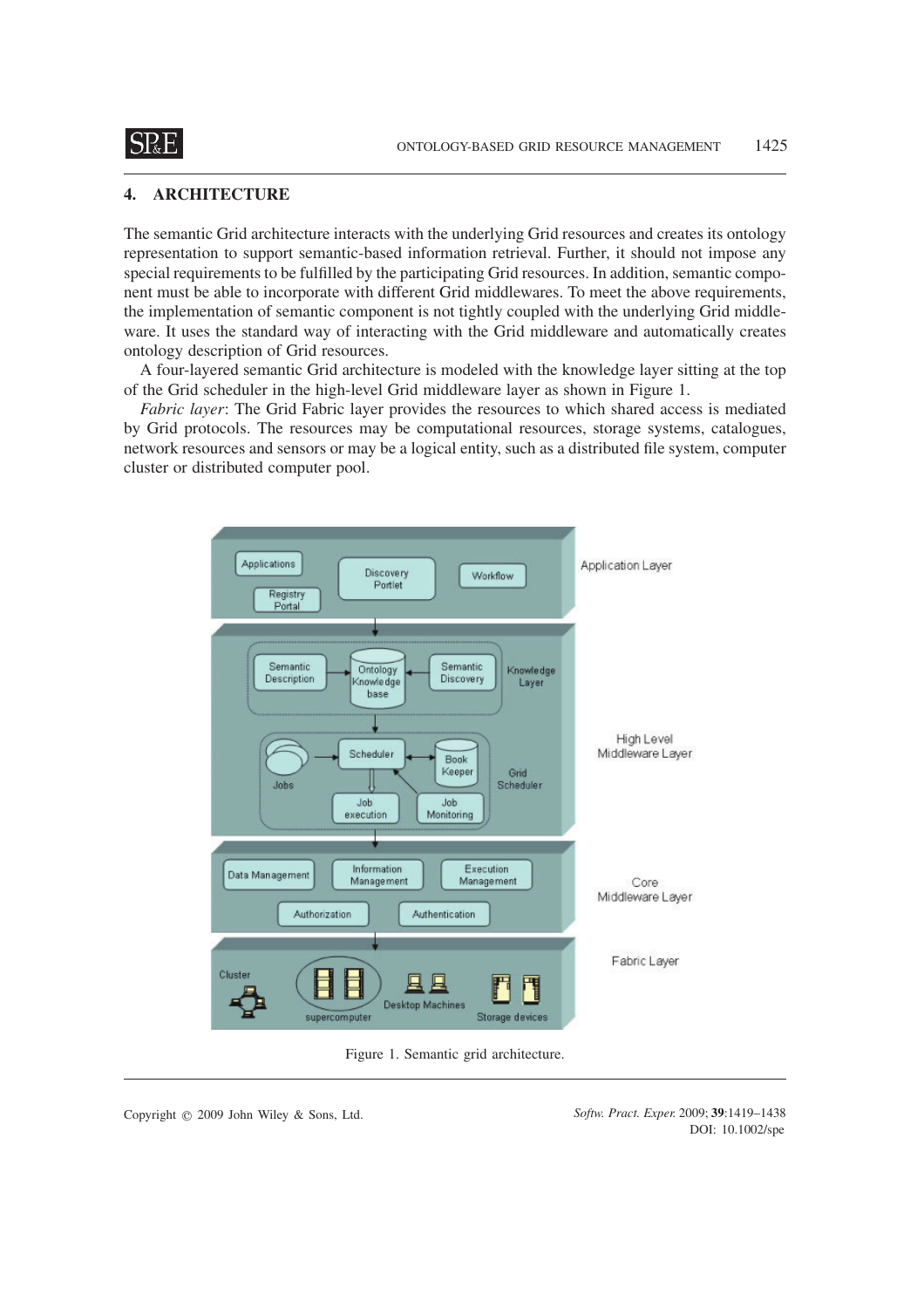### 1426 B. R. AMARNATH *ET AL.*

*Core middleware layer*: This layer consists of low-level middleware that provides secure and unified access to remote resources. Depending on the type of resources, we can choose different middlewares such as Globus, Unicore, Alchemi and SRB. Using the services of such low-level middleware layer, one can create high-level middleware services that support rapid creation and deployment of applications on global Grids.

*High-level middleware layer*: In our architecture, this layer is proposed to be implemented using a Grid scheduler. It discovers suitable resources that match the user requirements and schedules job to that selected resource. Further, the scheduler monitors the execution of the job in the resource and aggregates the results of the execution. It obtains the services provided by the knowledge layer for discovery of suitable resource. The knowledge layer provides knowledge discovery from the data aggregated from the information services of the underlying middleware layer. Moreover, this layer is domain oriented and usually uses domain knowledge built with domain ontology. In the proposed architecture, the knowledge layer contains necessary functions and services for creating ontology description of the available Grid resource information. It also provides programming and user interfaces that enable semantic-based discovery of suitable Grid resources using the ontology description maintained in this layer. The knowledge layer is modeled as a separate layer and is not tightly coupled with the underlying middleware layer. In this paper, it has been implemented in such a way that, it creates ontology description of Grid resources present in a text file or from a database. In addition, it can directly query the Globus-based Grid resources to aggregate the resource information and creates ontology description.

*Application layer*: The application layer enables the use of resources in a Grid environment through various collaboration and resource access protocols. The discovery portal present in this layer allows the resource requester to submit resource requirements to find out suitable resources for application execution. It also includes software and tools to support application workflow and composition.

## **5. KNOWLEDGE LAYER**

The components proposed in the knowledge layer can be divided into two types based on their functionalities as resource description and discovery component as shown in Figure 2. The resource description module supports representation of Grid metadata whereas discovery module discovers suitable resources for application execution. Both the modules implemented in the knowledge layer use semantic web's approach of making information understandable by computers.

Further, based on Karlshruhe ontology model [35], we define the following relations that can exist between the resources viz.,

- Subsumption relation,  $\leq_c$ : $(C \times C)U(R \times R) \rightarrow$  {true, false} for example  $\leq c(g, h)$ =true' means: '*g* is a subtype of *h*'.
- Conformity relation, which relates each individual instance (*I*) in *I* to one, and one only concept type in *C*.
- conf:  $I \rightarrow C$  where *C* is concept instantiation and *R* is relation instantiation.

The semantic component exploits the abovementioned properties in creating ontology of Grid resource and suitable resource discovery.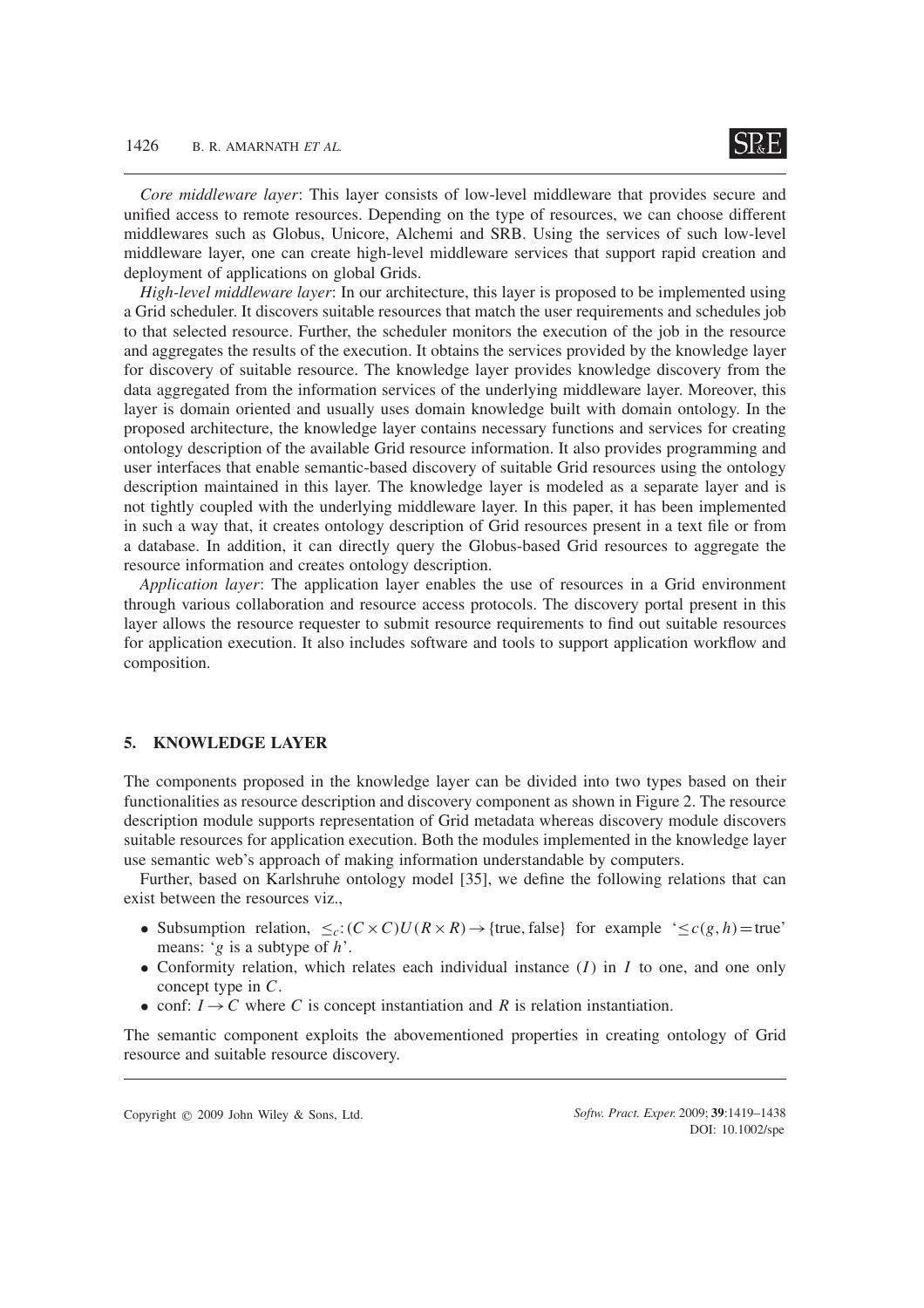



Figure 2. Semantic component.

#### **5.1. Resource description using ontology template**

Creating ontology is inevitably a very laborious process, and there is a need to at least partially automate the process of ontology creation and knowledge extraction. Hence, we can imagine a predefined ontology of concepts and relationships, plus a knowledge base of instances [36]. To realize this, the resource description module defines *resource ontology template* created using Protégé editor and it provides necessary concepts and properties with which a resource can be described. Various possible computing resources are considered for creating the ontology template.

The resource description module defines resource ontology template created using Protégé editor and provides necessary concepts and properties with which a resource can be described. Different possible computing resources are considered for creating ontology template. Our structuring of the ontology of resources is motivated by the need to provide semantic information about a resource and also to provide transparent access to Grid resources. We propose the following precise definitions to explain the motivation behind the creation of ontology template and how it can be used for semantic description.

*Definition 1*. An ontology template is a domain specific ontology that provides hierarchy of concepts along with properties to define their characteristics.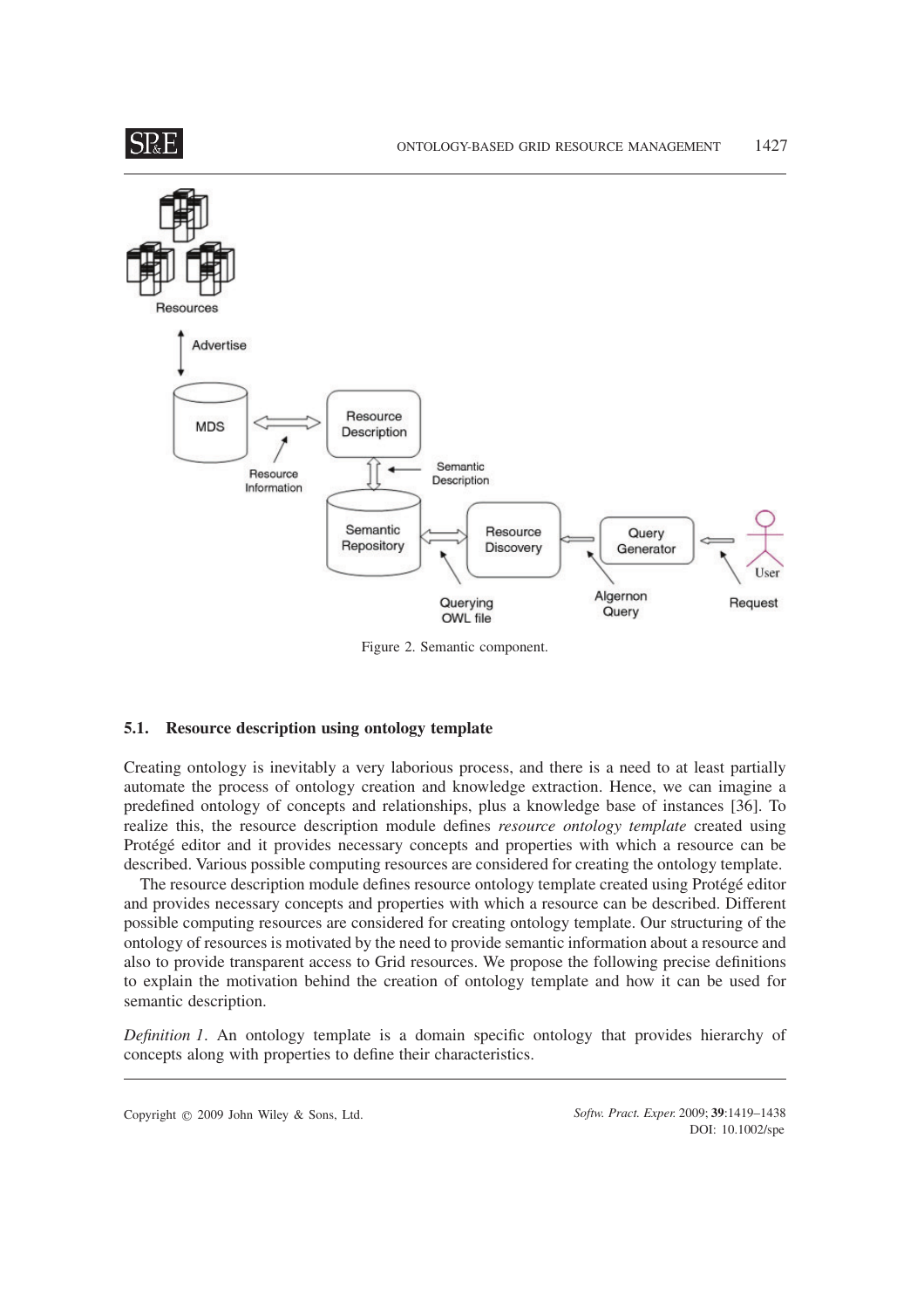*Definition 2*. Any resource can be modeled as an instance of a specific concept provided that the resource can be described using the properties defined in that concept.

Once the ontology template is created, knowledge base can be built with the instances and the specific property instantiations. Together the ontology and the knowledge base make up a semantic repository. When a resource is registered in the Grid, its information can be obtained using a Grid resource monitoring tool such as MDS of Globus Middleware. With this information, an instance of the appropriate resource concept in the ontology template is created for every computing resource in the Grid. The characteristics of the resource for ex, freeRAMSpace, are also defined in the respective property of the appropriate resource concept in the ontology template. For example, an existence of a computer with Linux OS can be represented in the ontology template by creating an instance for the concept 'computer' and the 'hasOS' property of the concept 'computer' will be assigned the value 'Linux'.

Protégé-OWL APIs are used to dynamically create instances of a particular concept and also to assign values to appropriate properties in the resource ontology template. With these features, the resource information of the entire Grid environment can be described semantically which in turn enables semantic discovery of Grid resources.

#### **5.2. Semantics-based resource discovery**

Grid schedulers obtain resource requirement from the users for application execution, perform matchmaking of available resources against the requested ones, and discover suitable resources that match the requirements. In Grid, every participating resource advertises its capabilities in terms of *properties* such as Number of CPUs, Memory, storage capacity, CPU Load, etc., through a Grid scheduler. Matchmaking refers to capability matching of the requested Grid resources with the advertised ones. Grid scheduler implements a mechanism to support expression of application requirements that include nature of task, type of computing resources it requires, their configuration in terms of *properties* mentioned above in addition to other parameters such as budget, deadline and at what time the resource is actually needed. Some schedulers such as *condor* also allow to specify the resource requirements through mathematical expression (such as  $\lt$ ,  $\gt$ ,  $\epsilon =$ ,  $>$  =, and ==). For instance, a sample job submission request supported by condor is given below:

| $=$ /bin/ls                  |  |
|------------------------------|--|
| $=$ Memory $>$ = 128 & &     |  |
| OpSys == 'LINUX $2.4'$ & &   |  |
| $Arch == 'i686'$             |  |
| $=$ Memory >= 256            |  |
| $= 1s.err.$ \$ (Process)     |  |
| $=$ $ls.out .$ $s$ (Process) |  |
|                              |  |

The matchmaking algorithm evaluates the requirements present in this request and finds out the suitable resources available in the Grid by matching the *keywords* present in the request. Such keyword-based matchmaking mechanism retrieves the resource that exactly matches the requirements. However, there are situations when potential resources are available, which can possibly execute the application but still *miss* from the search. Keyword-based matchmaking mechanism

Copyright 2009 John Wiley & Sons, Ltd. *Softw. Pract. Exper.* 2009; **39**:1419–1438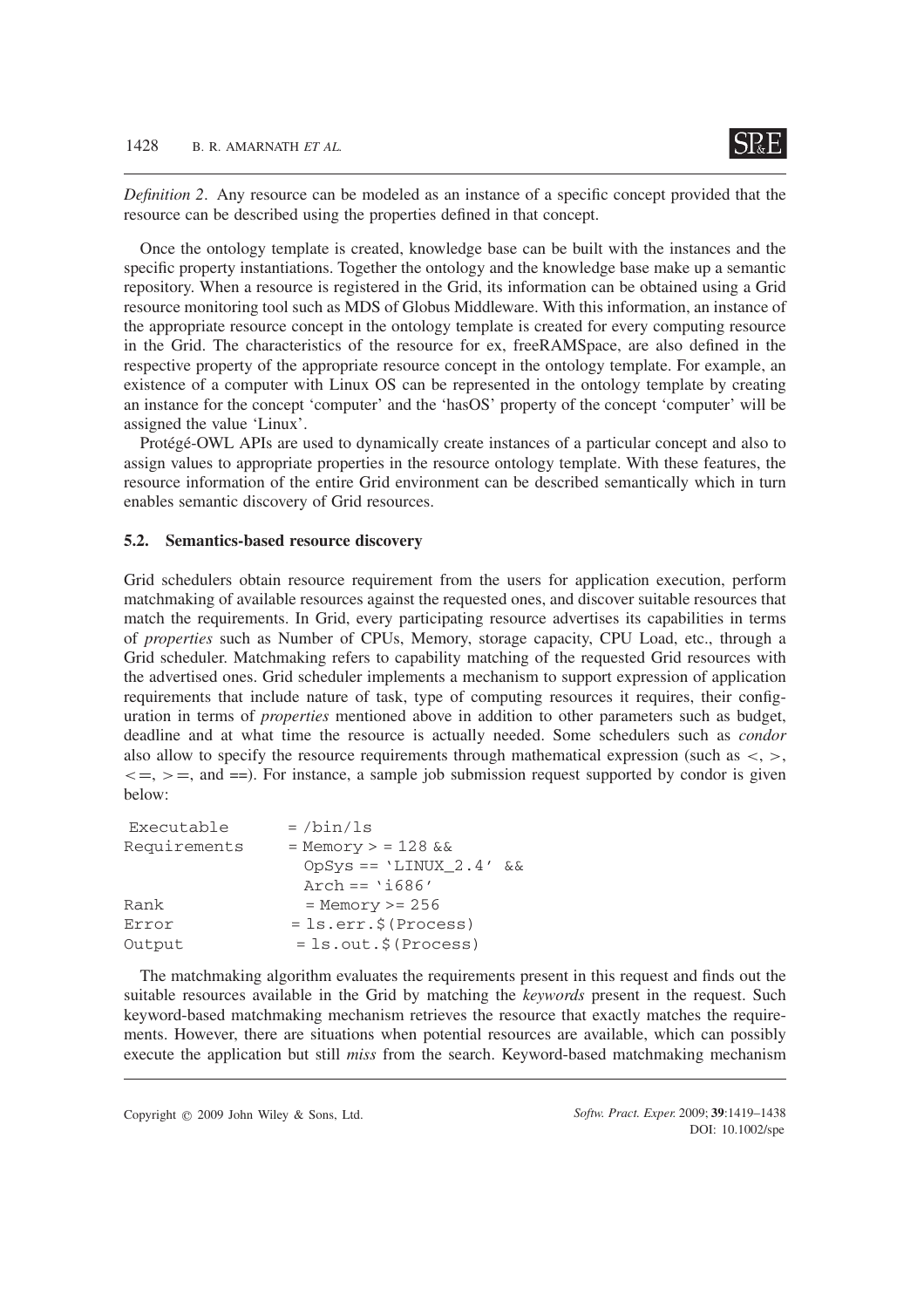## $\overline{\text{SRe}}$

is not able to find such resources and hence no suggestion can be made to the user about these resources. This is due to the fact that the algorithm does not understand the semantic relationship between the keywords. However, a semantic relationship can be established by the ontology representation of Grid resources and their characteristics and modifying matchmaking algorithm to exploit the same during resource discovery phase.

The resource discovery module proposed in this paper implements an ontology-based matchmaking mechanism that determines the semantic relationship between the request and the advertised resource information and hence determines closely related Grid resources when exact match fails. The algorithm classifies resources into three broad categories, viz *exact*, resources that exactly match with the requested resource requirements, *subsume*, if the advertised resources have more capabilities than that requested, *plugin*, an exact contrary to the previous case, that is, the application expects more capabilities than that is advertised, and *disjoint*, which actually is not a match but infers that both the request and the available resources are completely different [37].

In the Grid context, it is possible to consider the resources that fall into first two categories for application execution while the *plugin* resources cannot execute the application. This can be very well explained with the following scenario. Let us consider that an application requires Linux 2.4 version of Operating system and five numbers of CPUs for execution. An instance of Linux 2.4 or Linux 2.6 operating system with more than five CPUs falls into subsume categories whereas an instance of Linux 2.2 operating system with less than five numbers of CPUs would fall into *plugin* category. In this case, the *plugin* resource cannot execute the application as it expects more capabilities than that are available.

To determine the semantic relationship, the matchmaking system has to interact with the ontology knowledge base and retrieve information from it. Inference engines are widely used for this purpose and in this paper, the Algernon inference engine, developed by Stanford University is used for information retrieval from the knowledge base. It offers versatile queries that can be executed onto the knowledge base. Algernon is a rule-based inference engine that allows specifying rules and executing query according to the rules. The discovery module based on the user's request generates appropriate Algernon-based query and executes it into knowledge base. If the exactly matching resources are not available, it then determines the resources that exhibit subsumption relation with the request. This kind of inference is possible if the requested concept is modeled as a subconcept of the advertised concept in the ontology template, then it is possible to conclude that there exists a subsume match between the advertised and requested capabilities. For instance, while constructing computational resource ontology, a resource with Linux operating system would be modeled as a subconcept of the Unix-based resource. In such cases, it can be concluded that a request of resource with Unix operating system subsumes an advertisement of a resource with Linux operating system.

The resources identified from this module can be suggested to the user or Grid scheduler for making scheduling decisions and to execute application in it.

#### **6. DESIGN AND IMPLEMENTATION**

The proposed semantic component is implemented and tested in the Grid Computing Laboratory of Anna University. The necessary software including Globus Toolkit 4.0 and protégé was successfully installed in all local machines. Various components of Globus were successfully configured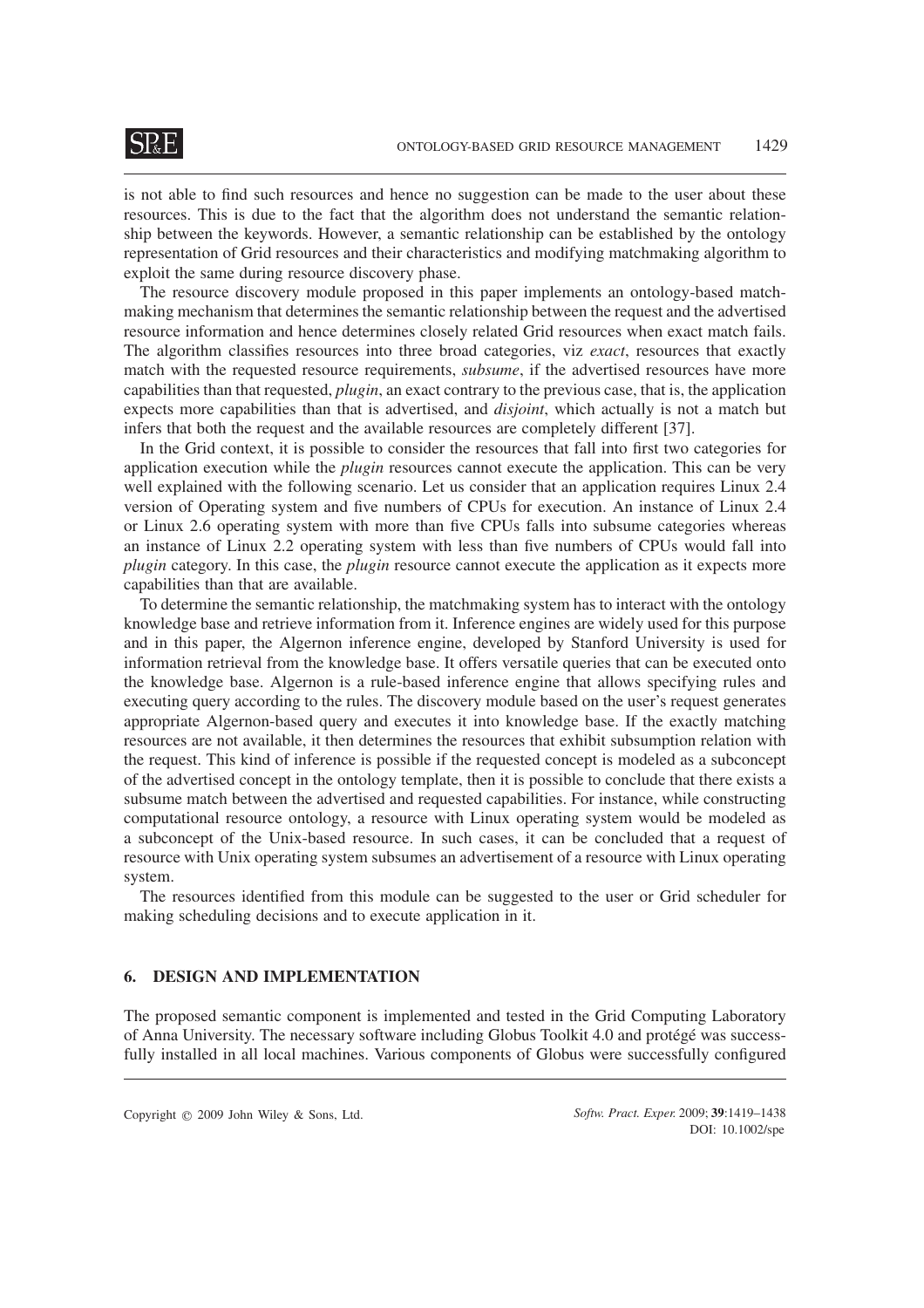and tested for proper operation. In addition, the MDS component has been tested properly for aggregating resource information about the local machines. Further, one of the local machines are designated as 'submission node' and configured so as to aggregate resource information about all the local machines. The semantic component is installed in this machine which includes the semantic description and discovery module. Ontology template is also maintained in this machine. The process of creating ontology template and the implementation aspect of discovery mechanism is explained in detail in the following subsections.

### **6.1. Creation of knowledge base**

Ontology template has been created by considering different computing resources in the Grid. The *concept* of these resources has been defined properly using relations and *properties* so that the characteristics of any resource can be defined by its properties. The resource description module accesses the Grid nodes and retrieves resource information by executing *ldap* queries on those nodes and updates into the ontology template. For every type of information retrieved from the Grid node, the module creates an instance of the appropriate concept in the ontology template forming *conformity* relation between instances and their respective concept types. Further, an instance will be exactly related to only one type of concept. In addition, the values of various properties retrieved from MDS are assigned to the respective *properties* of the appropriate concepts in the ontology template.

At this point, the ontology template with concepts and properties and the corresponding instances and property values together constitute the knowledge base of the Grid resources. To create such knowledge base, protégé-OWL libraries are used. The libraries contain necessary APIs to create instances for a concept, assign values to properties and other ontology operations. This semantic description of resources facilitates the use of inference engines to interact with the knowledge base and retrieves information semantically. Moreover, the description module is made to execute periodically so that addition and removal of resources is updated in the knowledge base dynamically. A portion of the ontology template is shown in Figure 3.

#### **6.2. Resource discovery mechanism**

The discovery module relies on the power of the Algernon inference engine. A query tags with the format *label:label value* is considered in which the properties of the resource are denoted as *label* and the requested value as *label value*. It may also include operators in query label for flexible querying. For instance, if the user wants to search for machines with free RAM greater than 200 MB, the query should be  $RAM: >200$ . Currently, the system supports  $>$ ,  $\lt$ , = and also NOT operators. In addition, the query mechanism allows querying a resource with multiple constraints. For example, if the user wants to query a machine with free RAM of 200 MB and free Hard disk space of 10 000 MB, then the query '*freeRAM:200 freeHDD:10 000'* will retrieve all resources with 200 MB and hard disk space with 10 000 MB. The Query generator module parses the user query using regular expression, stores left tag and right tag in a vector and converts it into suitable Algernon query. For example, the query 'freeRAM:200' will be converted into the following machine understandable query.

*((instance RAM ?inst)(hasFreeMB ?inst ?val)(:TEST(:LISP(=?val"+rightTag+"))) (presentIn-Computer?inst ?instanceComputer)).*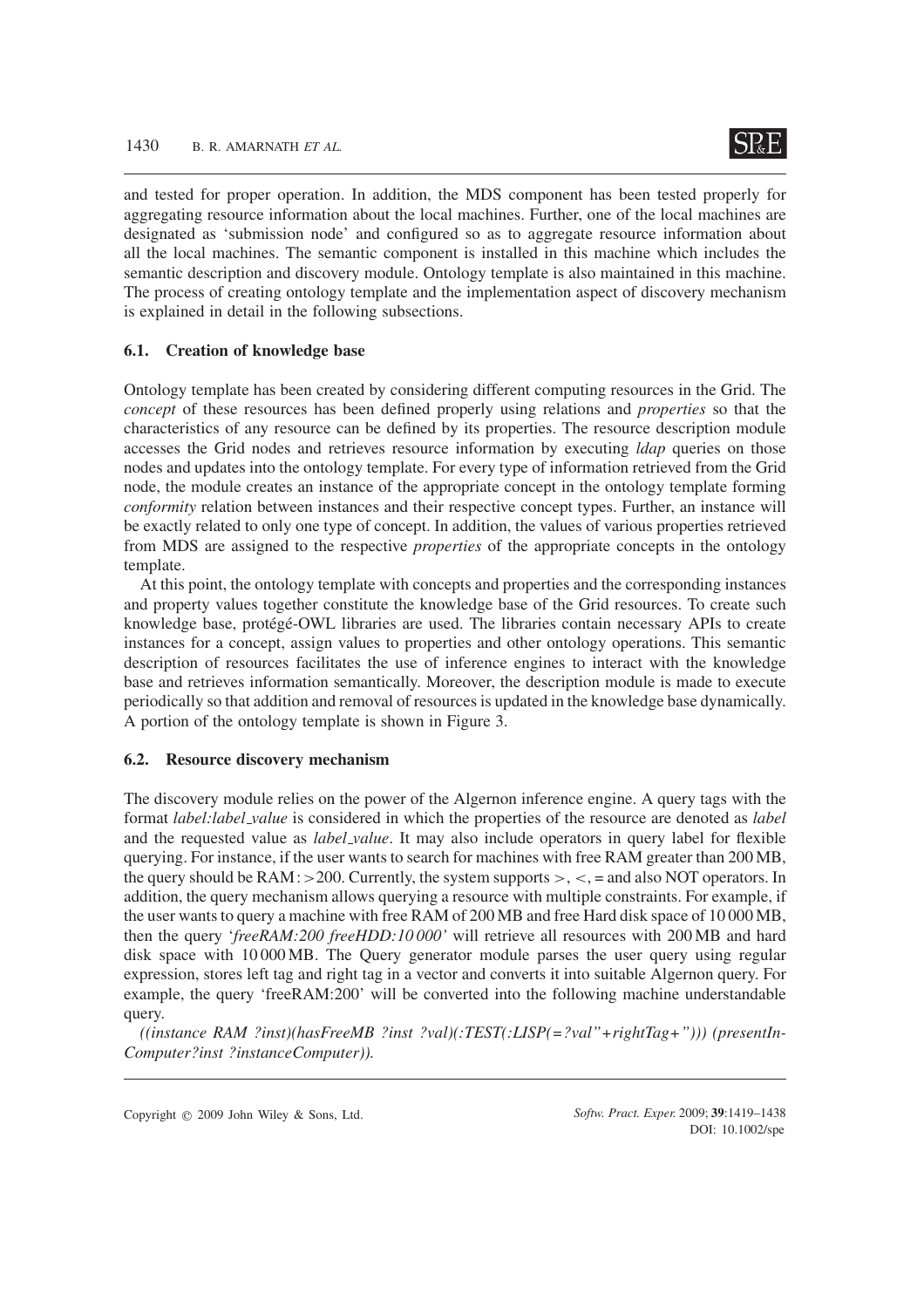



Figure 3. Portion of Ontology template.

The discovery module executes the query over the knowledge base of the Grid and obtains the resource that is matching with the user's request. It not only discovers the resource that exactly matches with that of the request, but also retrieves resources that exhibit subsumption relation when the exact match is not found. For example, if the user requests a computer with IRIX Operating system, and if the knowledge base does not possess instances of IRIX-based machine, the discovery module retrieves all Unix-based resources. This is because, the Algernon reasoner infers from the ontology template that IRIX is a subconcept of Unix that is,

$$
\leq
$$
 (Unix, IRIX) = true'

as shown in Figure 3.

Hence, the discovery module retrieves instances of Unix as it is compatible with the IRIX Operating System.

#### **6.3. Integration with gridbus broker**

The Gridbus broker has been developed by the University of Melbourne as part of the Gridbus Project. It follows a service-oriented architecture and is designed on object-oriented principles with

Copyright 2009 John Wiley & Sons, Ltd. *Softw. Pract. Exper.* 2009; **39**:1419–1438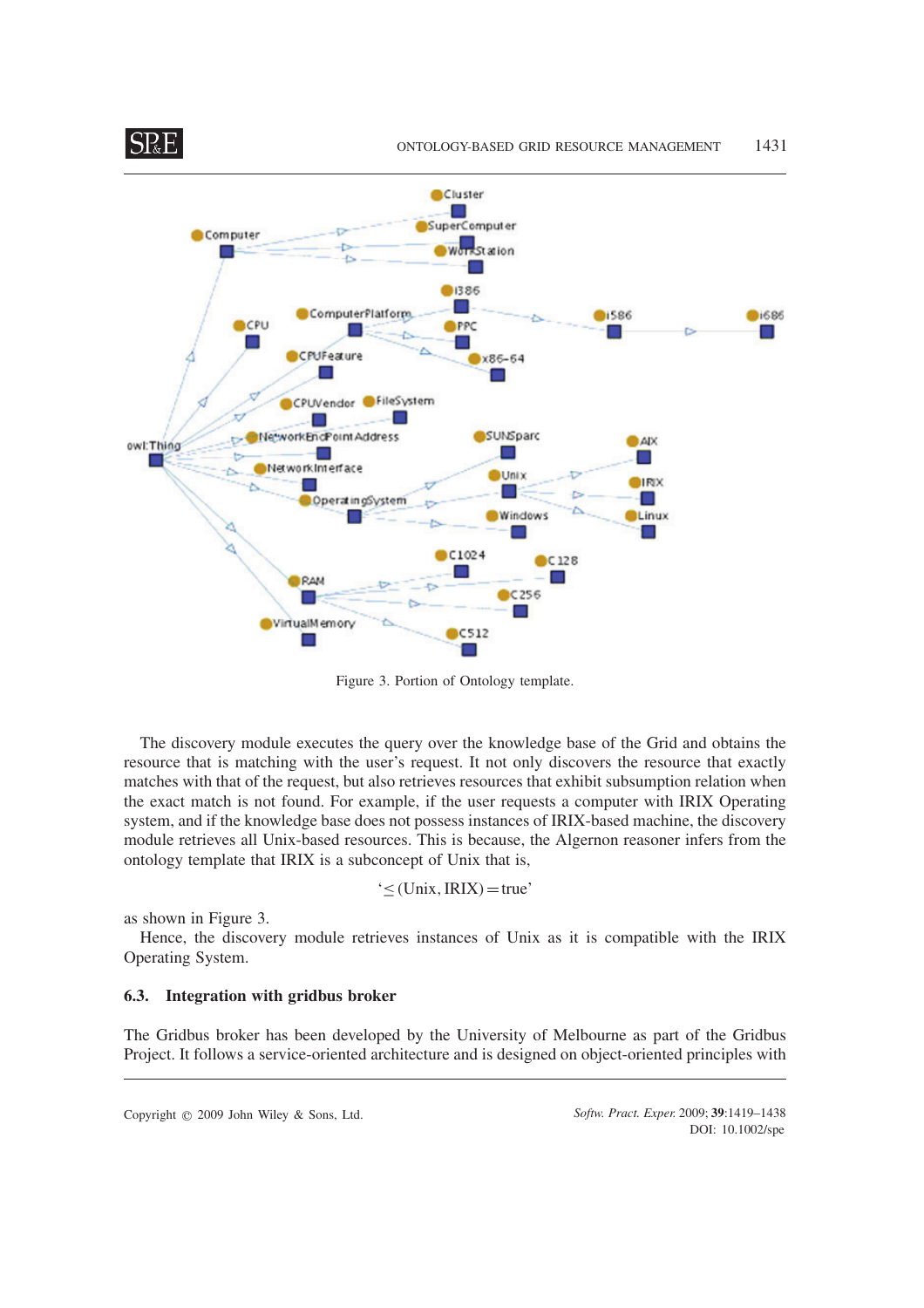a focus on the idea of promoting simplicity, modularity, reusability, extensibility and flexibility. The broker has been designed to operate with different Grid middleware frameworks and toolkits such as Globus that primarily runs on Unix-class machines and Alchemi, which is a .NET-based Grid computing platform for Microsoft Windows enabled computers. Recently it has been extended to work with Cloud Computing technologies such as Aneka and Amazon EC2. Hence it is possible to create a cross-platform Grid implementation using the Gridbus broker. However, it does not possess its own resource monitoring and discovery mechanism and relies on external information services such as GIIS or GMD as a resource repository. Hence, the semantic component is integrated with the broker in discovering suitable resources based on the semantics of the request for executing user's jobs.

#### *6.3.1. Job descriptor*

The broker requires two files, namely the Application description file and a resource description file. In application description file, the user's job will be described which includes the location of the required input files and executable, and also the output file. In resource description file, the identity of the resource in which the user's job should be executed is mentioned. It also contains the information about the middleware such as the name of the middleware and the version. This information is needed by the broker to invoke the appropriate middleware interface for proper execution of the job submitted by the user. The user submits his requirements to the semantic component which in turn discovers suitable resource, and sends the hostname of the resource to the job descriptor. Meanwhile, the user's job and the command needed to execute the job are submitted to the descriptor. A special component called *job descriptor* is implemented which creates application description and resource description files which will be submitted to the broker to initiate scheduling of jobs (see Figure 4). Once the execution is over, the results will be collected and presented to the user.





Copyright 2009 John Wiley & Sons, Ltd. *Softw. Pract. Exper.* 2009; **39**:1419–1438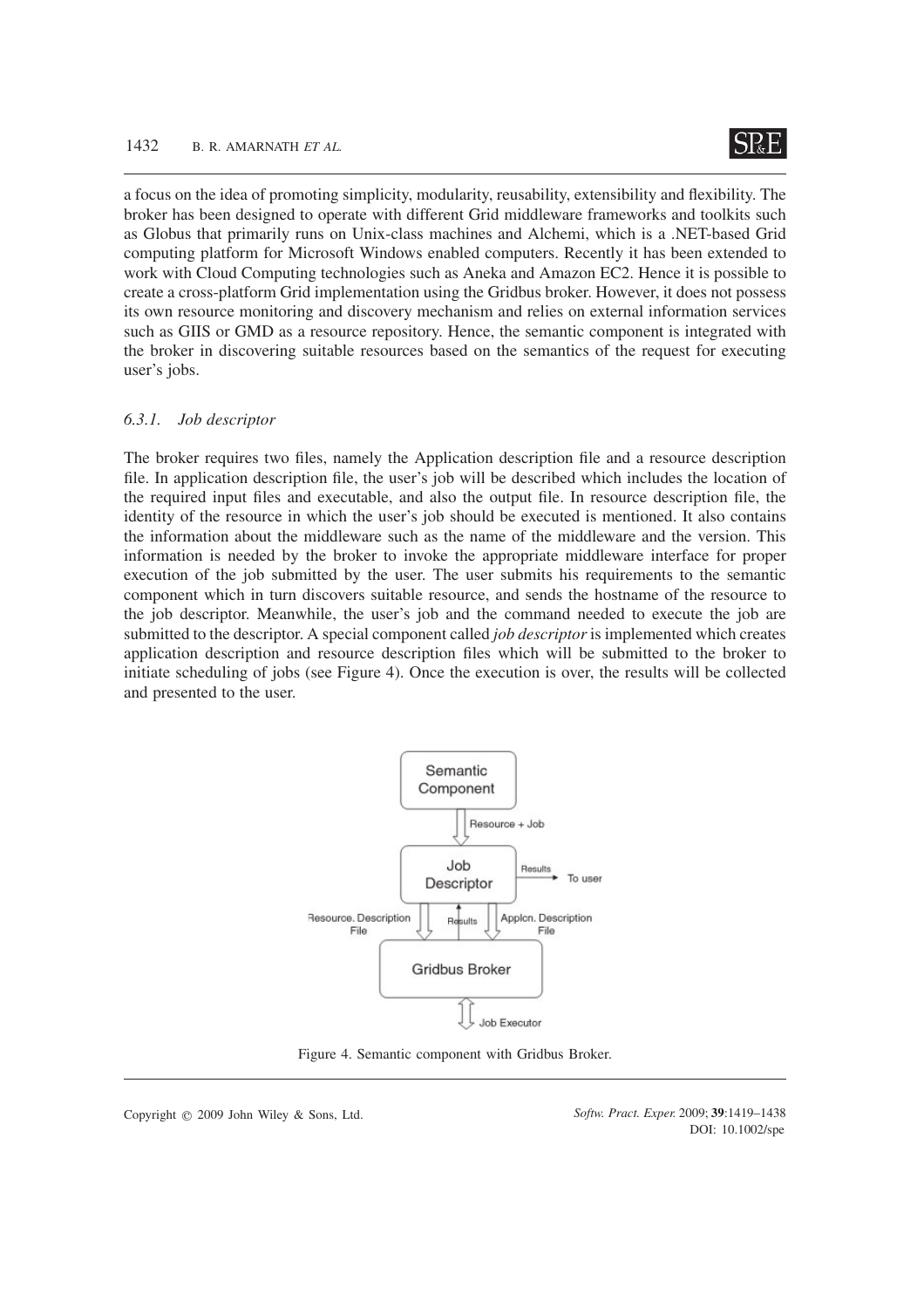

#### **6.4. Integration with Garuda**

To develop the Indian eScience infrastructure and to provide Indian researchers, the seamless access of supercomputer-level processing power and knowledge resources, the Department of Information Technology (DIT), Government of India has funded its Centre for Development of Advanced Computing (CDAC) to deploy nationwide computational Grid termed as 'Garuda'. It connects and aggregates high end computational resources from 45 research laboratories spanning over 17 cities across the country [38]. In such an environment, there exists heterogeneity in the nature of resources and difference in usage policies.

In Garuda, the hardware and software configuration of all the computational resources are stored in a text file. Suitable resources are selected manually from the job submission portal. Further, Garuda can submit jobs to the selected resources in two ways, that is, either to the Moab metascheduler, or, directly to 'GRAM' component of the Globus middleware installed in the Grid resources. When the number of resources participating in the Grid is more, selecting them manually becomes highly difficult and hence a resource discovery mechanism was highly in demand.

The semantic component was modified for integration with Garuda, as the later needed only the components to construct ontology representation of Grid resources and an interface to discover the resources that matches the user's requirements.

First of all, the ontology of Garuda Grid resources was created using protégé editor. It establishes a semantic relationship between all types of computational resources in the Garuda Grid. One of the main requirements of Garuda applications are that an application compiled for lower release of the operating system can also be executed in higher releases. With this notion, the ontology template is constructed so that the higher releases were modeled as a subconcept of the lower releases.

The resource information present in the text file contains the operating system, release, location, hostname and processor Type. The semantic description module parses the resource file and extracts the resource information. These information are read sequentially and modeled as instances and appropriate slots in the ontology template. This creates knowledge base that supports the semantic retrieval of information.

The discovery module provides a user interface to submit resource request in terms of operating system, and two other variables referring to the release and the search level. The search level can be one of two values 0 and 1 that refers to the kind of search the user wants to perform while discovering suitable resource. The search level 0 refers to the direct match, that is, the resource that exactly matches with the user's requests and are to be discovered. The search level 1 retrieves resources that match closely with the requested, called Compatible match. In this case, the discovery module retrieves the resources information that matches exactly with the request as well as the ones that closely match with the request, that is, those that exhibit subsumption relations with the request. The GUI used for submitting resource request is shown in Figure 5.

#### **7. EXPERIMENTS**

Several experiments have been carried out with the semantic component to determine the performance with respect to the following aspects:

- The amount of resources retrieved for a request,
- Effect of maintaining a database to store new tags

Copyright 2009 John Wiley & Sons, Ltd. *Softw. Pract. Exper.* 2009; **39**:1419–1438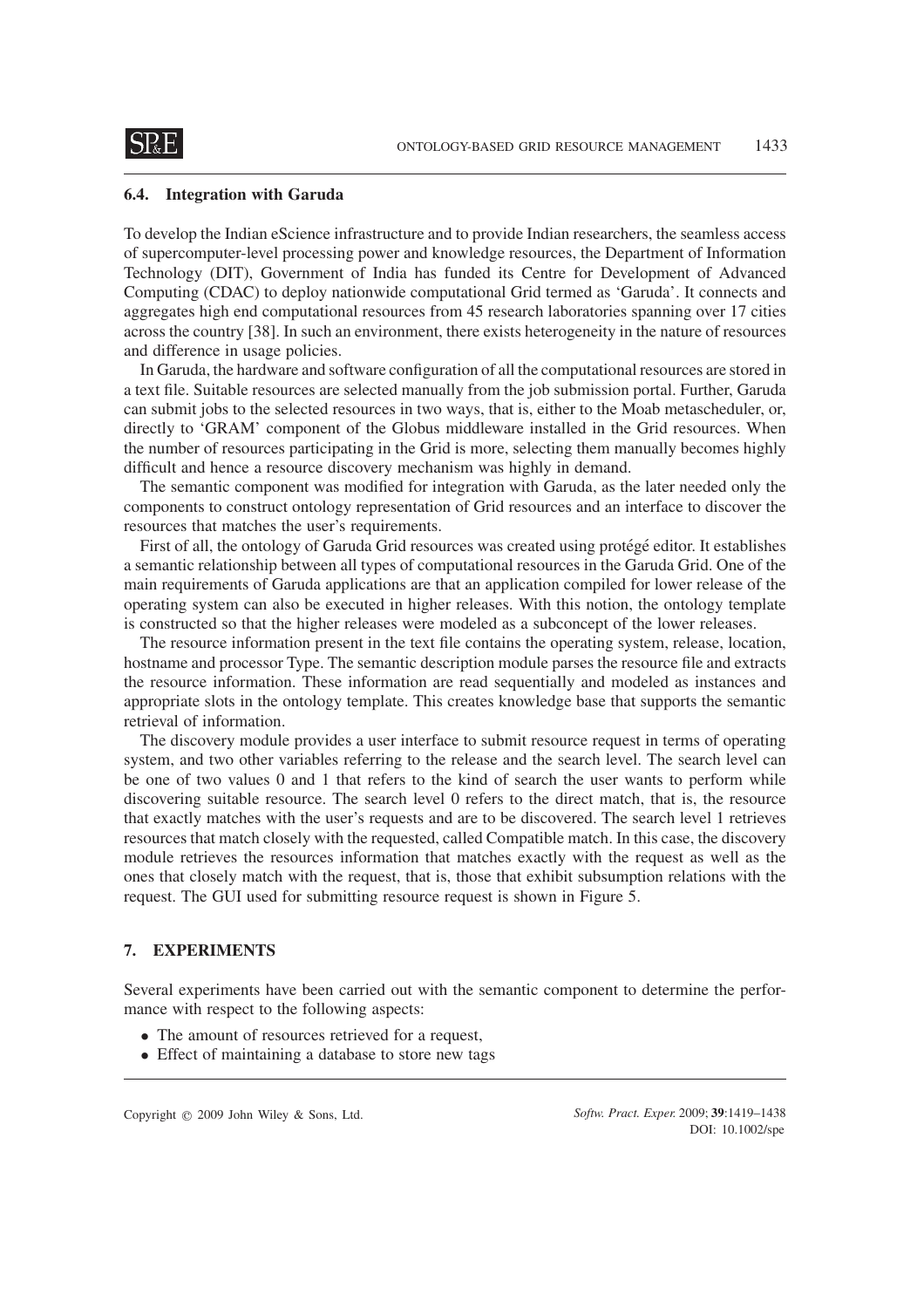- Effect of inference engine in resource discovery
- Time complexity—Comparison with matchmaking based on conventional matchmaking, matchmaking by retrieving resource information from database, and matchmaking by retrieving resource information from ontology knowledge base.

The performance of the proposed semantic-based resource discovery module has been evaluated by comparing the amount of results obtained from conventional keyword-based searching mechanisms by submitting various resource requirement requests. These requests were converted into 'queries' of the format described in Section 6.2. Semantic description module is made to run periodically across the Grid resources that contact the MDS, aggregate resource information, and create ontology knowledge base. Initially, the queries were executed through conventional matchmaking mechanism without considering the semantic present in the request (direct query). Then, the queries were all converted into Algernon query and executed over knowledge base for resource discovery. Based on the experimental results, it has been concluded that the semantic-based searching mechanism retrieved more closely matching (refer to Figure 6) resources and thus resulted in greater 'hits' than the conventional searching mechanism. This is because, even though, the resource requested by the user is not exactly matching with available ones described in the knowledge base, the semantic component retrieved resources that exhibit subsumption relationships with the request. These resources are then suggested to the users for job execution.

The second experiment was focused on increasing the efficiency of the discovery mechanism by maintaining a database to store unknown query tags and reused for the next query. It has been mentioned in the earlier section that separate query tags are proposed such as 'hasRAM' to specify requirements. This puts a minor restriction on the user forcing him to adhere to some pre-defined format. Whenever the user provides a new tag which is unknown to the discovery module, the searching process fails. Hence, the discovery mechanism is extended to support the user to use a different tag to specify a particular property which is not defined and allows the user to map the unknown label to the corresponding tag used in the ontology template and thereby update the database with new tag. The performance of this extension has been estimated by considering 'hit' and 'miss' for a particular query. The discovery module is tested with several naïve users to navigate

|                                       |                                                                               | <b>ISP Face</b> : Number Finds |   | $=10^{\circ}$              |
|---------------------------------------|-------------------------------------------------------------------------------|--------------------------------|---|----------------------------|
| Edi Yew Gr Barimaris Tools Help<br>FW |                                                                               |                                |   |                            |
|                                       | 19 · 4 0 3 0 m (17.8.11.1000MTheir/inflashed.com/ensured.it/home/ts 3 0 to C. |                                |   |                            |
|                                       | □ は A 二 公 二 ① 第   □Ruths, bc __ Ruths fates in Life Shop in Life book Lifeing |                                |   |                            |
|                                       |                                                                               |                                |   |                            |
|                                       |                                                                               |                                |   |                            |
|                                       |                                                                               | Researce Request Form          |   |                            |
|                                       |                                                                               |                                |   |                            |
|                                       |                                                                               |                                |   |                            |
|                                       |                                                                               |                                |   |                            |
|                                       |                                                                               |                                |   |                            |
|                                       | SchorOpennig System   UNO                                                     |                                | Ξ |                            |
|                                       | Schie Release                                                                 | 12                             | 2 |                            |
|                                       | Рекончит Туре                                                                 | <b>IBBUT</b>                   | E |                            |
|                                       | Scien Search Level                                                            | Consultat Retrust              | ы |                            |
|                                       |                                                                               |                                |   |                            |
|                                       |                                                                               | Sabrut                         |   |                            |
|                                       |                                                                               | List of Maching Resources in   |   |                            |
|                                       | MISHW 24                                                                      |                                |   |                            |
|                                       | Panel.nas.24                                                                  | <b>Excelentina 24</b>          |   |                            |
|                                       |                                                                               |                                |   |                            |
|                                       |                                                                               | Sekit<br>9                     |   |                            |
|                                       |                                                                               | <b>Best</b>                    |   |                            |
|                                       |                                                                               |                                |   |                            |
|                                       |                                                                               |                                |   |                            |
|                                       |                                                                               |                                |   |                            |
| <b>Done</b>                           |                                                                               |                                |   |                            |
|                                       | Breathph Luciosatoma Lt.2 & JSP Page - Masta Feder                            |                                |   | - 20                       |
| Acotumes Attorn 1-3 11 IF             |                                                                               |                                |   | -- 01 @ Thu Doc 14, 725 PM |

Figure 5. Semantic component in Garuda.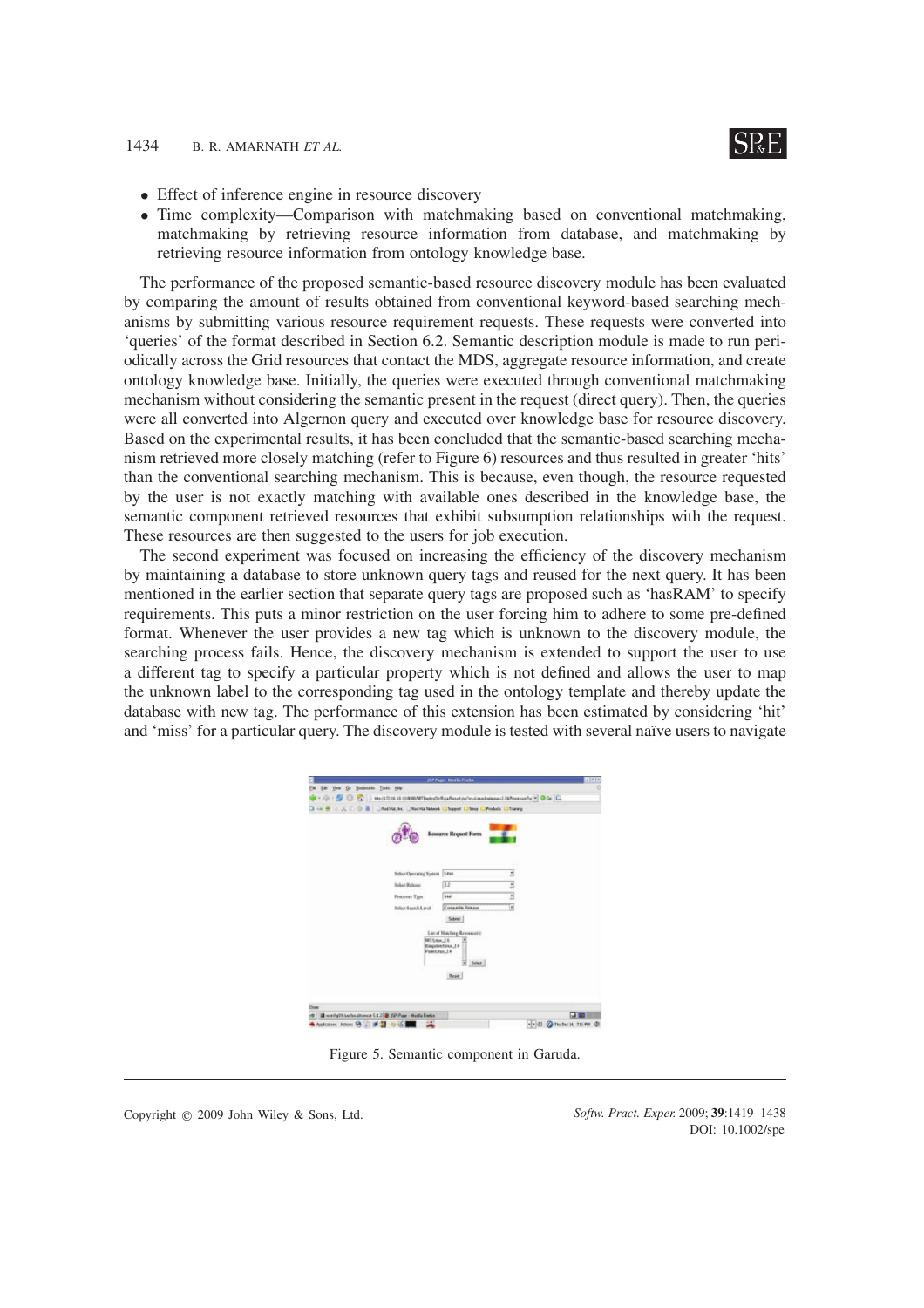

Figure 6. Direct vs semantic results.



Figure 7. Effect of updating keywords in database.

the discovery portal and search for a particular resource by specifying the various characteristics of a resource. Queries were executed on the knowledge base and results were obtained. Initially, the database of synonymous words was empty and it was updated by the users whenever they provided a new label. Hence, with the number of users increasing and hence the amount of synonymous words were also increasing, the semantic search becomes more efficient as the user grows as shown in Figure 7.

The third experiment is to compare the performance of the Algernon inference engine with another popular reasoning language SPARQL query language used in S-MDS project for information retrieval from ontology knowledge base. The performance of the discovery module is heavily relying on the inference engine used for information retrieval from the knowledge base. Several open source and freely available reasoning languages were analyzed and practiced. The requirement of the discovery mechanism is to discover instances of resources that possess particular characteristics. Hence, query-based ontology reasoners were preferred and eventually Algernon and SPARQL were selected. The performance of both the languages was experimented by populating knowledge base with several numbers of resources and queries based on both the languages were tested. The time taken for executing the queries on to the knowledge base was measured. The experimental results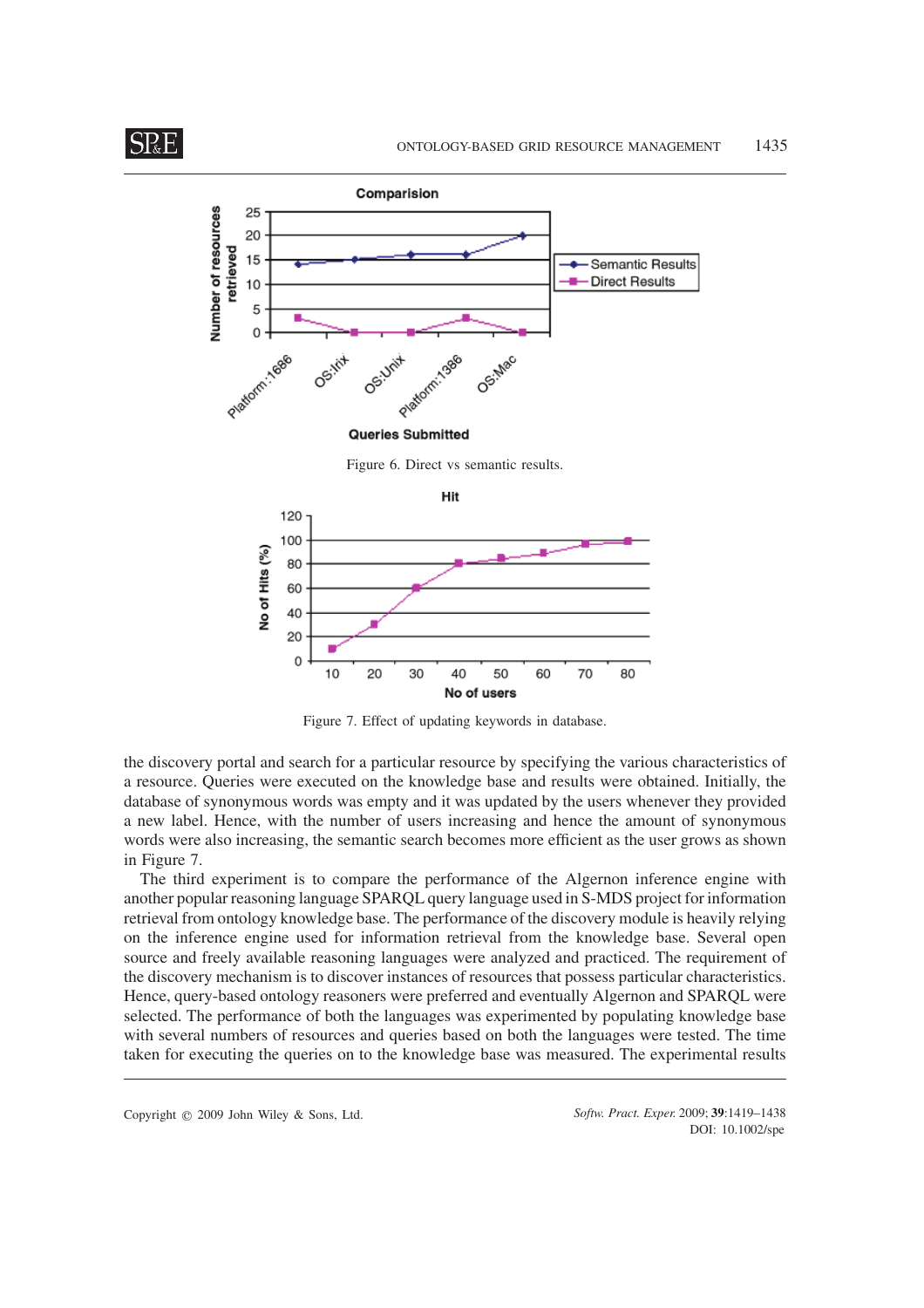



Figure 8. Algernon vs SPARQL inference engine.



Figure 9. Performance comparison of matchmaking mechanism in Gridway scheduler, semantic-based matchmaking and database-based matchmaking.

showed that Algernon-based queries were executed quicker than the SPARQL queries as shown in Figure 8.

The last experiment was carried out to analyze time overhead in various matchmaking systems. Every Grid scheduler uses its own matchmaking strategy for discovering suitable resources. For example, Gridway, a Globus-based Grid metascheduler, aggregates the available resource information through the information manager and stores them in hostpool, and then compared with the requirements expressed in the job request. In gLite middleware, Berkeley database is maintained for storing resource information. In such cases, the discovery module retrieves information from the database and performs matchmaking. In semantic discovery mechanism, information is retrieved from the ontology knowledge base and matchmaking is carried out. In this experiment, the time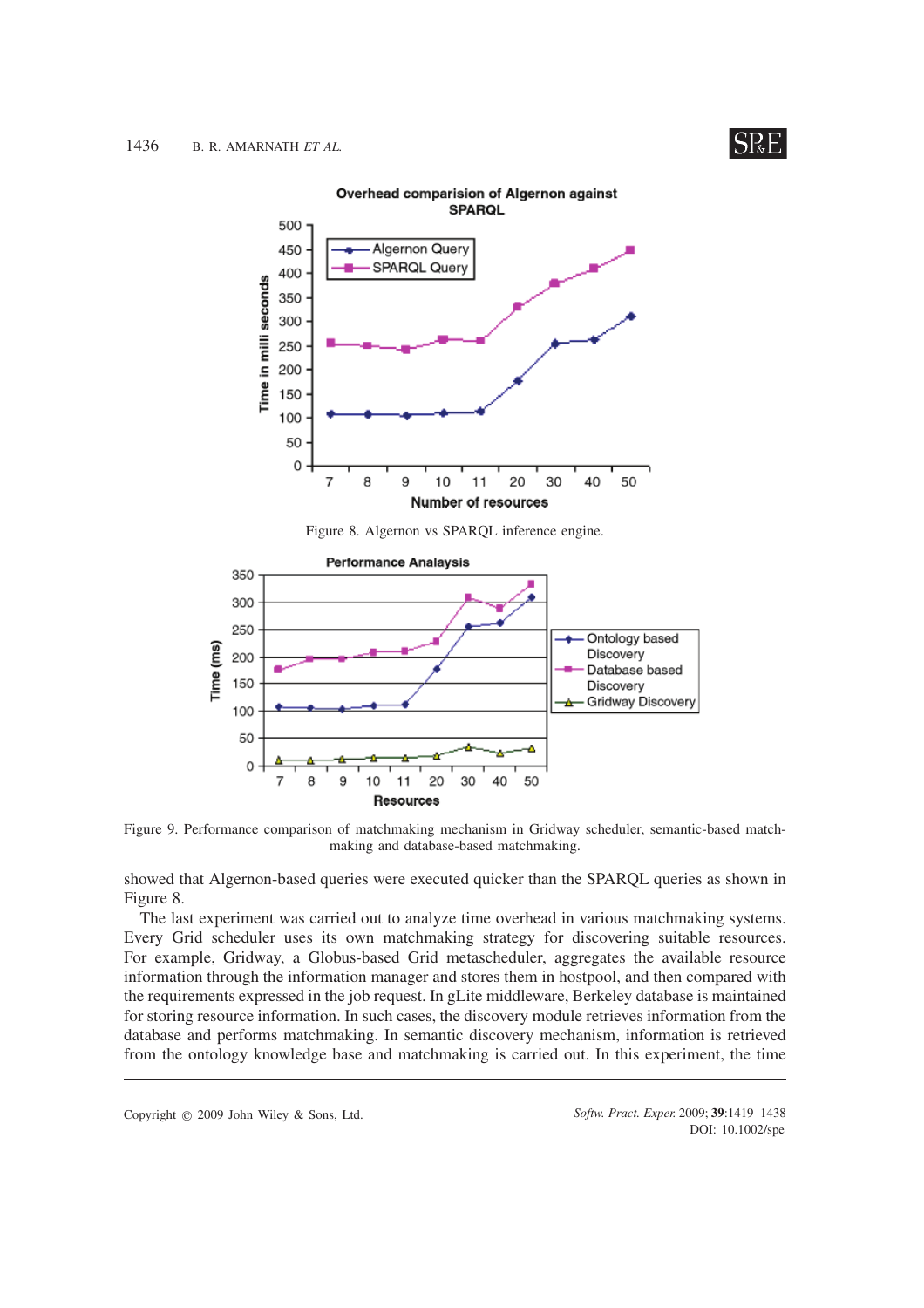complexity occurs during matchmaking in all the abovementioned techniques. It is observed that the *object*-based gives the best results with respect to the time taken and semantic-based discovery is better than the matchmaking carried out by retrieving information from the database. This experiment can also be interpreted such that the time taken while retrieving information from the knowledge base is less than retrieving information from the database. The results are shown in Figure 9.

## **8. CONCLUSION**

The proposed knowledge layer components support the ontology representation of Grid resources which in turn enable the discovery of suitable Grid resources based on the semantics of the request. This feature complements the Grid scheduler to find out closely related resource and can suggest to the users a flexible way of scheduling application to the resources. Integration of semantic component with Grid schedulers requires a knowledge of the operational flow of that scheduler. Appropriate interface need to be developed to communicate the resources discovered by the semantic component to the Grid scheduler for deployment of applications.

Further, ontology can also be used to represent the resource usage policies and in such cases, the discovery mechanism needs to be extended to discover the resources to consider the policies before making scheduling decision. Protégé-OWL libraries allow to modify the structure of ontology template dynamically and hence it is possible to extend the template when new 'concepts' are to be included. Exploitation of the rule-based inference can further improve the performance of resource discovery mechanism.

#### **ACKNOWLEDGEMENTS**

The authors sincerely thank the Ministry of Communication and Information Technology, Government of India, for financially supporting the Centre for Advanced Computing Research and Education of Anna University Chennai, India. This work is also supported by the Australian Department of Innovation, Industry, Science and Research.

#### **REFERENCES**

- 1. Foster I, Kesselman C (eds). *The Grid*: *Blueprint for a New Computing Infrastructure*. Morgan Kaufmann: Los Altos, 1999; 259–278.
- 2. Foster I, Kesselman C, Tuecke S. The anatomy of the grid: Enabling virtual organizations. *International Journal of High Performance Computing Applications* 2001; **15**(3):200–222.
- 3. Foster I, Kesselman X, Nick J, Tuecke S. The physiology of the grid: An open grid services architecture for distributed systems integration. Open Grid Service Infrastructure WG, Global Grid Forum, 22 June 2002; 1–5.
- 4. Foster I, Kesselman C. Globus: A metacomputing infrastructure toolkit. *International Journal of Supercomputer Applications* 1997; **11**(2):115–128. Globus Middleware. Available at: http://www.globus.org [18 September 2005].
- 5. gLite Middleware. Available at: http://www.gLite.org [5 October 2007].
- 6. Erwin D. UNICORE—A grid computing environment. *Concurrency*, *Practice and Experience Journal* 2002; **14**:1395– 1410. Unicore Middleware. Available at: http://www.unicore.eu [19 October 2007].
- 7. De Roure D, Jennings NR, Shadbolt NR. The semantic grid: A future e-science infrastructure. *Grid Computing—Making the Global Infrastructure a Reality*. Wiley: New York, 2003; 437–470.
- 8. Saha GK. Web Ontology Language (OWL) and Semantic Web. ACM Ubiquity, September 2007; 1.
- 9. Algernon Inference Engine. Available at: http://Algernon-j.sourceforge.net/doc/overview.html [5 December 2005].
- 10. Moab Metascheduler. Available at: http://www.clusterresources.com/resources/documentation.php [21 January 2006].